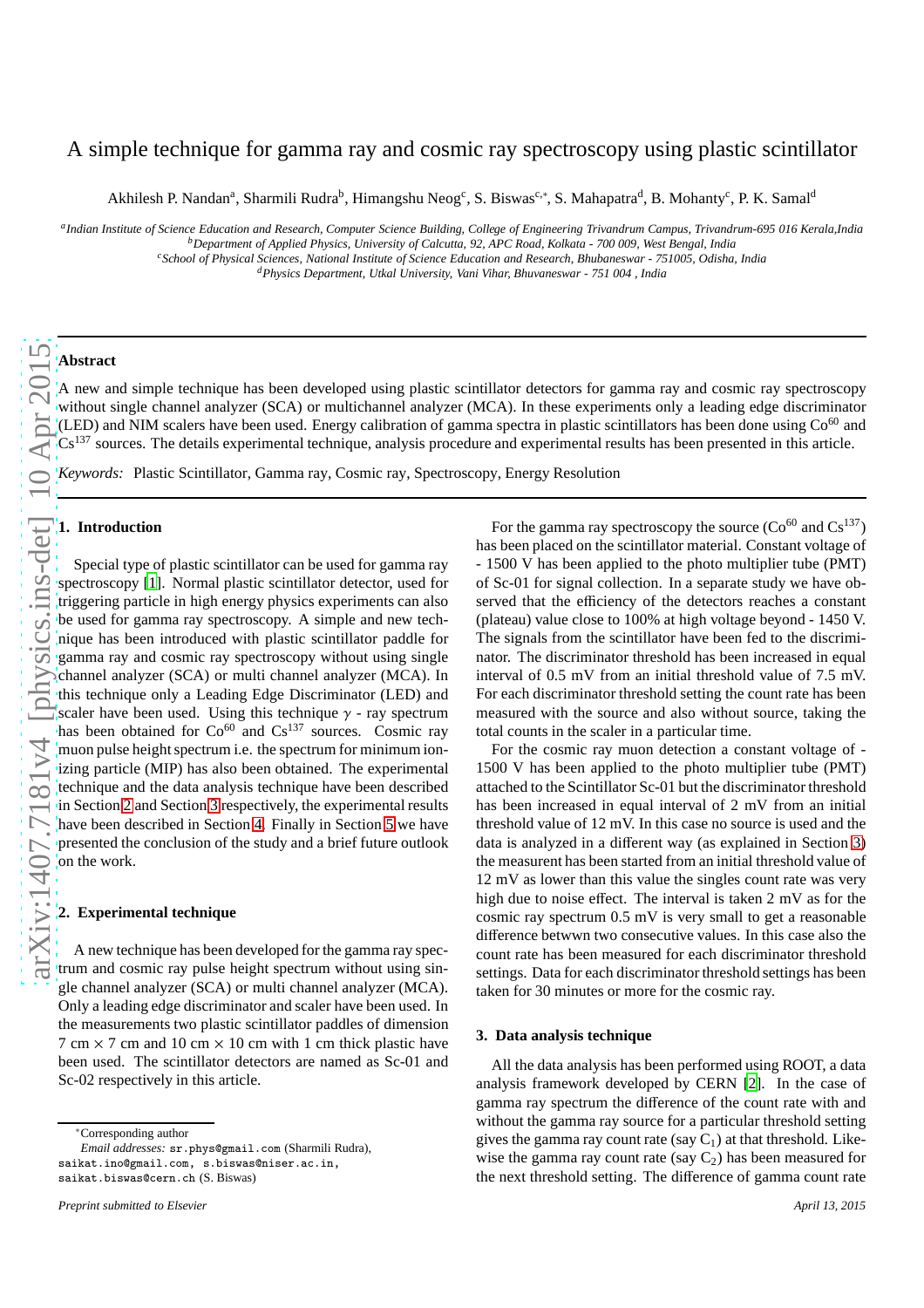for two consecutive threshold settings gives the gamma ray signal count rate (say  $C=C_1-C_2$ ) with pulse height between those consecutive threshold values. The average of these two threshold values have been taken and the C has been said to be gamma ray count rate of pulse height at that average value. The count rate has been plotted as a function of the discriminator threshold i.e. as a function of the pulse height (shown in Fig. [1](#page-1-1) and Fig. [2](#page-1-2) and discussed in detail later).

The cosmic ray muon pulse height spectrum has been obtained in the same way as described above. In this case also the difference of count rates for two consecutive threshold settings have been calculated (say  $C=C_1-C_2$ ) and assigned to pulse height with the average of these two threshold values. Here only one assumption has been taken that the noise level are same for the two consecutive threshold settings, which is not true at the lower threshold value. This is the reason of a noise peak in the MIP spectra al low pulse height region, which will be described in detail in the Section [4.](#page-1-0)

## <span id="page-1-0"></span>**4. Result**



<span id="page-1-1"></span>Figure 1:  $Co^{60}$  spectrum, a curve of count per minute as a function of pulse height.



<span id="page-1-2"></span>Figure 2:  $Cs^{137}$  spectrum, a curve of count per minute as a function of pulse height.



<span id="page-1-3"></span>Figure 3: Energy resolution as a function of  $\frac{1}{\sqrt{E}}$ .



<span id="page-1-4"></span>Figure 4: Calibration curve, the linear relationship between the energy and the experimentally measured pulse height.

For the gamma ray spectroscopy  $Co<sup>60</sup>$  and  $Cs<sup>137</sup>$  sources have been used. Gamma ray spectrum for  $Co<sup>60</sup>$  source has been plotted in Figure [1.](#page-1-1) The characteristic energy for  $Co<sup>60</sup>$ gamma source, 1.17 MeV and 1.33 MeV have been identified and the corresponding pulse heights have been measured fitting those peaks with Gaussian function. The corresponding pulse heights have been found to be 21.25 mV and 25.08 mV respectively. The energy resolution for the detector in % defined as,  $\frac{\sigma \times 2.355}{\rho \mu l s e \ height} \times 100 \%$ , has been found to be 9.3% and 7.6% for the 1.17 MeV and 1.33 MeV peak respectively. Here  $\sigma s$  and the pulse heights have been found by fitting the 1.17 MeV and 1.33 MeV gamma ray peaks for  $Co<sup>60</sup>$  source by Gaussian function. For Gaussian function the  $\sigma$  and full width at half maxima (FWHM) are related by FWHM =  $\sigma \times 2.355$ . Gamma ray spectrum for the  $Cs^{137}$  source has been obtained by the same method as described above and plotted in Figure [2.](#page-1-2) The characteristic 662 keV peak has been fitted with Gaussian curve and the peak pulse height has been determined. The peak pulse height for the  $Cs^{137}$  gamma source has been found to be 12.45 mV. In this case the energy resolution value has been found to be 10.2%. Energy resolution obtained for the two peaks of  $Co<sup>60</sup>$  and one peak of  $Cs^{137}$ , as a function of  $\frac{1}{\sqrt{E}}$  is plotted in Figure [3.](#page-1-3) The